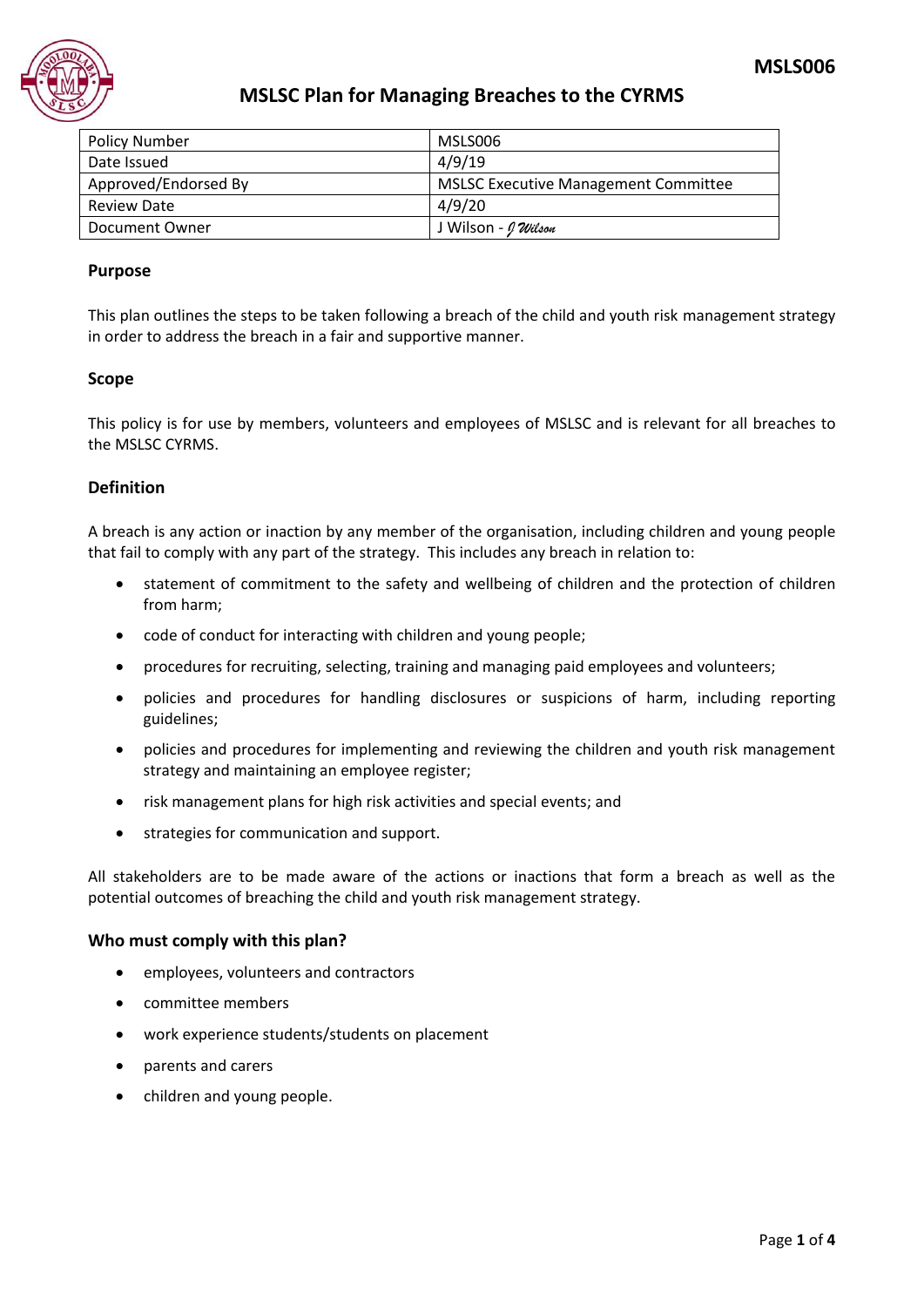

#### **Processes to manage a breach of the child and youth risk management strategy.**

Breaches will be managed in a fair, unbiased and supportive manner. The following will occur:

- all incidents/breaches should be recorded on SLSQ CYRMS Incident Report Form Member Harm. Form located at Reference 1 and 2, MSLSC Office, example at appendix A.
- all people concerned will be advised of the process;
- all people concerned will be able to provide their version of events;
- the details of the breach including the versions of all parties and the outcome will be recorded;
- matters discussed in relation to the breach will be kept confidential; and
- an appropriate outcome will be decided.

#### **Suitable outcomes for breaches**

Depending on the nature of the breach, outcomes may include:

- emphasising the relevant component of the child and youth risk management strategy, for example, the code of conduct;
- providing closer supervision;
- further education and training;
- mediating between those involved in the incident (where appropriate);
- disciplinary procedures if necessary; or
- reviewing current policies and procedures and developing new policies and procedures if necessary.

#### **Responsible person/officer:**

- MSLSC President Andrew Cairns
- MSLSC Club Captain Heidi Imbrogno

#### **Reference:**

- 1. <https://assets.entegy.com.au/documents/c72053e2-a28d-4956-bb56-9b3012f27b85.pdf>
- 2. SLSQ App/Member Protection/Child & Youth Risk Management Strategy/Forms & Templates/SLSQ Incident Report Form – Member Harm

#### **Appendix**

A - Child and Youth Risk Management Strategy **Incident Report Form – Member Harm**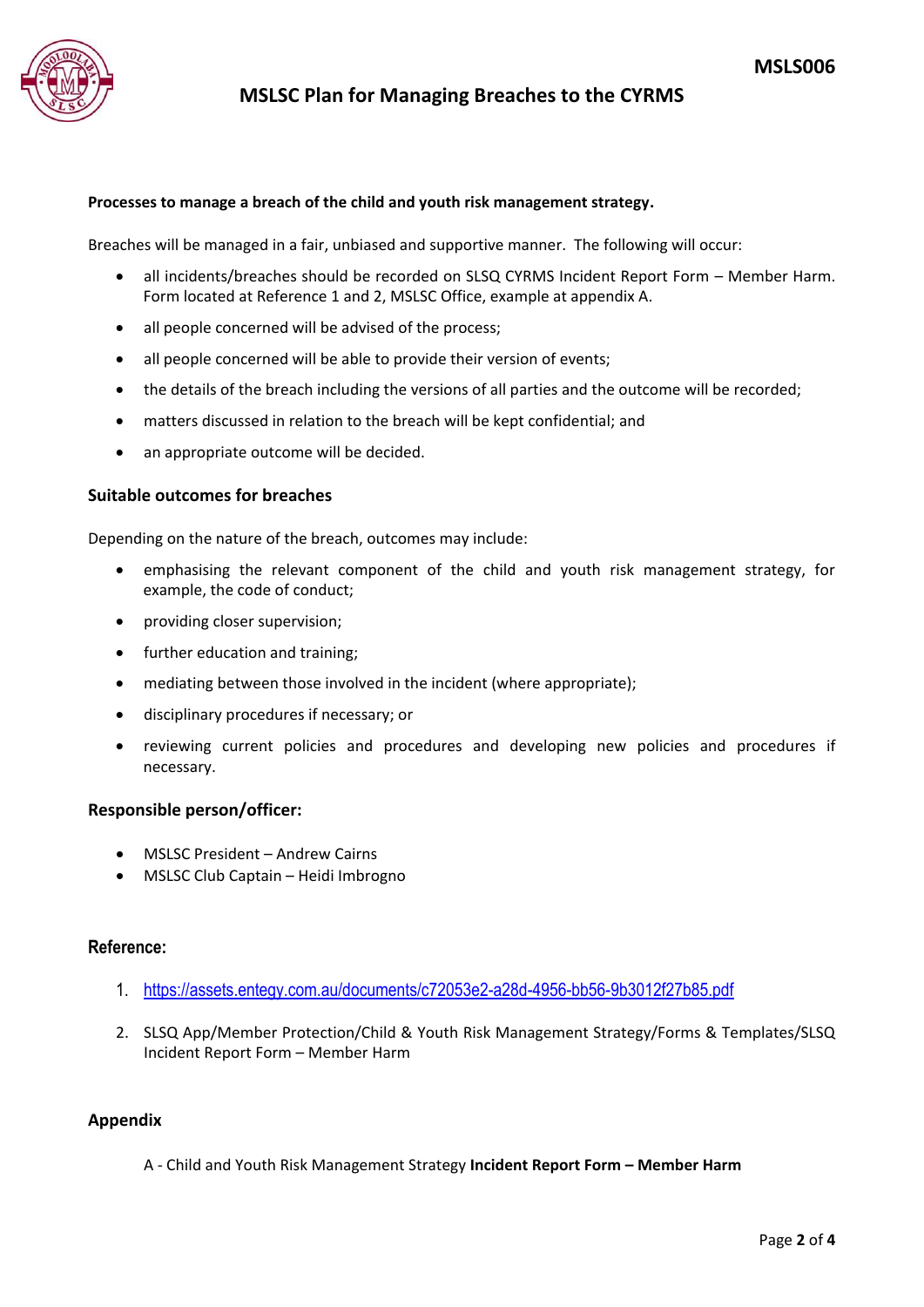

### **MSLSC Plan for Managing Breaches to the CYRMS**

**Appendix A**



Surf Life Saving Queensland

## Child & Youth Risk Management Strategy

## **Incident Report Form - Member Harm**

Name of Club/Service:

Name/s of the person or people involved in the incident:

| Description of the incident: |  |  |  |
|------------------------------|--|--|--|

| - ----- <i>-----</i> -- -- ---- -----------                                                                                                                                                                                    |                                                                                                                       |          |
|--------------------------------------------------------------------------------------------------------------------------------------------------------------------------------------------------------------------------------|-----------------------------------------------------------------------------------------------------------------------|----------|
|                                                                                                                                                                                                                                |                                                                                                                       |          |
|                                                                                                                                                                                                                                |                                                                                                                       |          |
|                                                                                                                                                                                                                                |                                                                                                                       |          |
|                                                                                                                                                                                                                                |                                                                                                                       |          |
|                                                                                                                                                                                                                                |                                                                                                                       |          |
|                                                                                                                                                                                                                                |                                                                                                                       |          |
|                                                                                                                                                                                                                                |                                                                                                                       |          |
|                                                                                                                                                                                                                                |                                                                                                                       |          |
|                                                                                                                                                                                                                                |                                                                                                                       |          |
| Conversions and construction of the construction of the construction of the company of the construction of the construction of the construction of the construction of the construction of the construction of the constructio |                                                                                                                       |          |
|                                                                                                                                                                                                                                |                                                                                                                       |          |
|                                                                                                                                                                                                                                |                                                                                                                       |          |
| <u> 1989 - Andrea Stadt Britain, amerikansk politik (d. 1989)</u>                                                                                                                                                              |                                                                                                                       |          |
|                                                                                                                                                                                                                                |                                                                                                                       |          |
|                                                                                                                                                                                                                                |                                                                                                                       |          |
|                                                                                                                                                                                                                                | <u> 1980 - Grand Maria Barbara, manazarta da matsayar ama da shekara a shekara ta 1980 a tsara a shekara tsa a sh</u> |          |
|                                                                                                                                                                                                                                |                                                                                                                       |          |
|                                                                                                                                                                                                                                |                                                                                                                       |          |
| a considerativo de la construcción de la construcción de la construcción de la construcción de la construcción                                                                                                                 |                                                                                                                       |          |
|                                                                                                                                                                                                                                |                                                                                                                       |          |
|                                                                                                                                                                                                                                |                                                                                                                       |          |
|                                                                                                                                                                                                                                |                                                                                                                       |          |
|                                                                                                                                                                                                                                |                                                                                                                       |          |
|                                                                                                                                                                                                                                |                                                                                                                       |          |
|                                                                                                                                                                                                                                |                                                                                                                       |          |
|                                                                                                                                                                                                                                |                                                                                                                       |          |
|                                                                                                                                                                                                                                |                                                                                                                       |          |
|                                                                                                                                                                                                                                |                                                                                                                       |          |
|                                                                                                                                                                                                                                |                                                                                                                       |          |
|                                                                                                                                                                                                                                |                                                                                                                       |          |
|                                                                                                                                                                                                                                |                                                                                                                       |          |
| 그 그는 그 그 사람들은 그 사람들을 지나 아니라 그 사람들을 지나 않았다. 그 사람들은 그 사람들은 그 사람들을 지나 않았다.                                                                                                                                                        |                                                                                                                       |          |
|                                                                                                                                                                                                                                |                                                                                                                       |          |
|                                                                                                                                                                                                                                |                                                                                                                       |          |
| Date incident occurred:                                                                                                                                                                                                        |                                                                                                                       |          |
|                                                                                                                                                                                                                                |                                                                                                                       |          |
|                                                                                                                                                                                                                                |                                                                                                                       |          |
| Time incident occurred:                                                                                                                                                                                                        | AM / PM                                                                                                               |          |
|                                                                                                                                                                                                                                |                                                                                                                       |          |
|                                                                                                                                                                                                                                |                                                                                                                       |          |
| Location where incident occurred:                                                                                                                                                                                              |                                                                                                                       |          |
|                                                                                                                                                                                                                                |                                                                                                                       |          |
|                                                                                                                                                                                                                                |                                                                                                                       |          |
|                                                                                                                                                                                                                                |                                                                                                                       |          |
|                                                                                                                                                                                                                                |                                                                                                                       |          |
|                                                                                                                                                                                                                                |                                                                                                                       |          |
|                                                                                                                                                                                                                                |                                                                                                                       |          |
|                                                                                                                                                                                                                                |                                                                                                                       |          |
| Updated 29 August 2015                                                                                                                                                                                                         |                                                                                                                       | CP 2.1.4 |
|                                                                                                                                                                                                                                |                                                                                                                       |          |